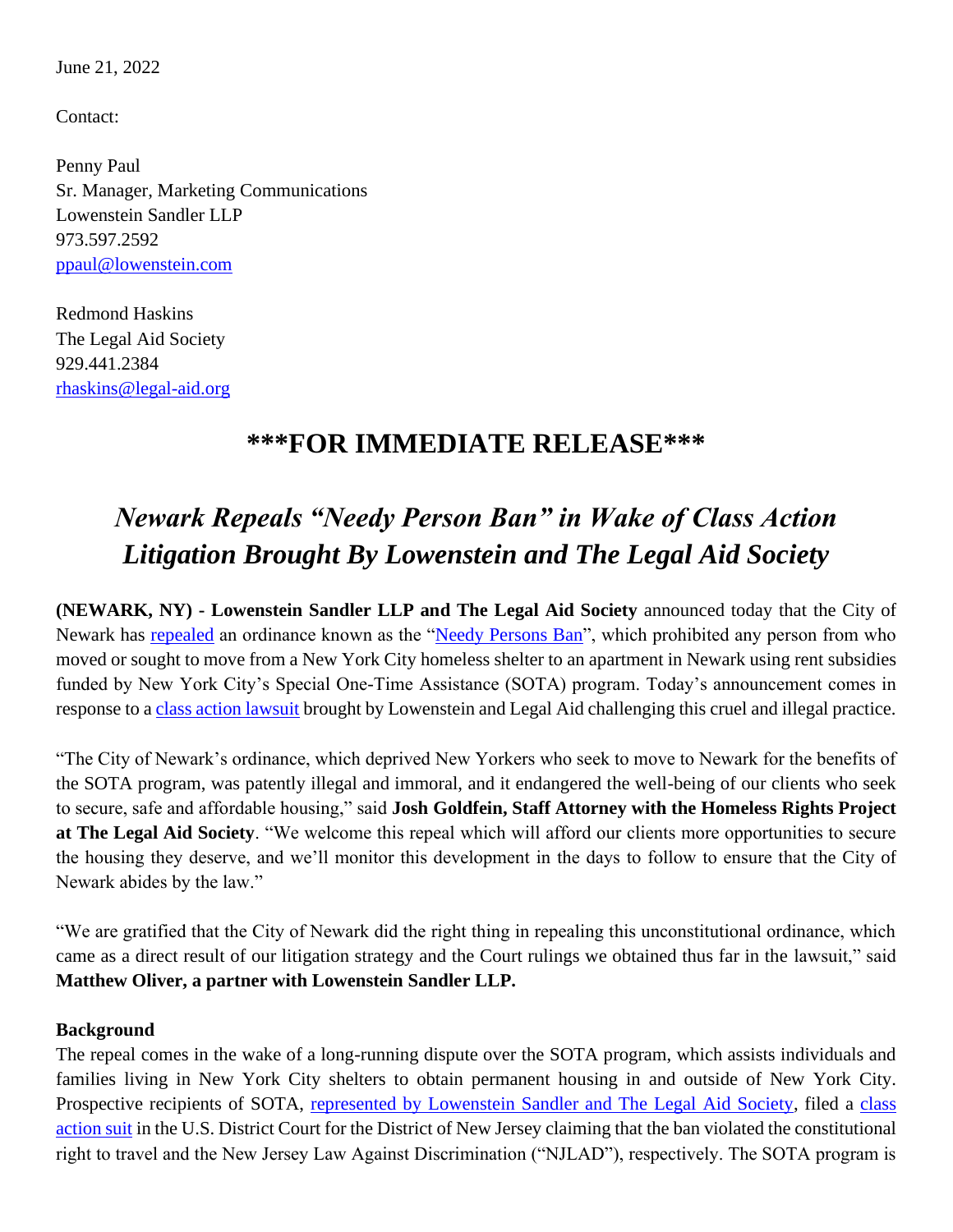designed to assist individuals and families living in New York City's shelters by providing one year's rent for homes within New York City or in another state.

After the program's inception in 2017, many recipients used the assistance to relocate to Newark but subsequently encountered problems with uninspected and uninhabitable units, often without heat or working electricity or with collapsed ceilings, roach and rodent infestations, broken pipes, and floods.

In 2019, Newark attempted to remedy the SOTA program through amendments to its Municipal Code that imposed inspection and reporting requirements on any agency or person providing rental subsidies to tenants seeking housing in Newark. Unfortunately, the ordinance also prohibited any person from "knowingly bring[ing], or caus[ing] to be brought, a needy person to the City of Newark for the purpose of making him or her a public charge" (the "Needy Persons Ban"). It further restricted the ability of third parties providing rental subsidies to prepay rent on behalf of SOTA recipients (the "Prepaid Rent Ban").

In 2020, Lowenstein and The Legal Aid Society filed an Intervenor Complaint and Crossclaims against Newark on behalf of tenants currently residing in New York City shelters, eligible for SOTA, and wishing to be placed in Newark housing but prevented from doing so because of Newark's Needy Persons Ban. The complaint argued that the ordinance violates both NJLAD and the U.S. Constitution and sought declaratory and injunctive relief to enjoin Newark from enforcing the ordinance and prohibiting future tenants from traveling to and living in Newark. The complaint also alleged claims against New York City for failing to ensure the safety of apartments of SOTA households.

The two named plaintiffs endured the egregious mismanagement of the SOTA program and the unjust barrier Newark's Needy Persons Ban imposed: as a result of the ban, one plaintiff was forced to remain in a New York shelter even after identifying a Newark apartment he wanted to move to; and because of outrageous conditions in Newark SOTA apartments, another client broke her wrist after falling through a hole in her Newark kitchen floor that New York failed to identify before she moved in.

Newark filed a motion to dismiss the tenants' claims on the grounds that they failed to state a cause of action for violations of either NJLAD or the constitutional right to travel. The district court rejected both arguments, concluding that tenants' complaint adequately alleged violations of NJLAD because the Prepaid Rent Ban compelled landlords to discriminate against tenants on the basis of lawful income (i.e., receipt of rental subsidies).

In addition, the court upheld the tenants' claim that the Needy Persons Ban was unconstitutional based on an 80 year-old U.S. Supreme Court precedent, Edwards v. California, in which, the Supreme Court invalidated a California statute that made it a misdemeanor for any "person, firm or corporation or officer or agent thereof" to "bring or assist in bringing into the State any indigent person who is not a resident of the State, knowing him to be an indigent person." The Court concluded that the statute was unconstitutional as a barrier to interstate commerce.

In denying Newark's motion to dismiss the tenants' complaint, the judge wrote: "Newark's Ordinance is strikingly similar to the provision struck down in Edwards and the Court fails to recognize why it should be treated any differently."